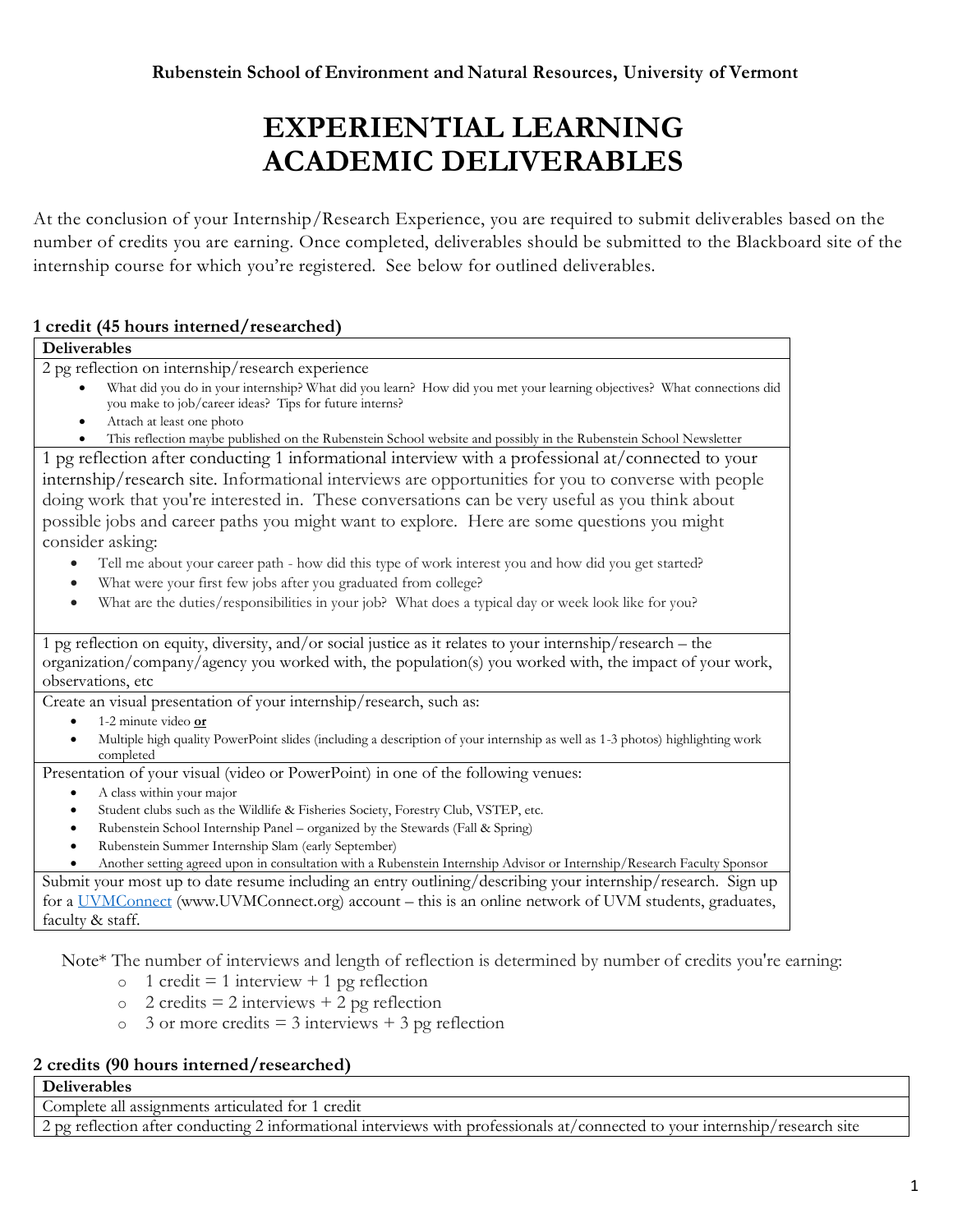#### **3 credits (135 hours interned/researched)**

**Deliverables**

Complete all assignments articulated for 1 credit

3 pg reflection after conducting 3 informational interviews with professionals at/connected to your internship/research site

Complete a substantive academic project to be determined with your internship/faculty sponsor. Examples include:

- 8-10 pg research paper
- Substantive project building on the focus of your internship/research see below for examples

• Additional project ideas can be agreed upon through conversation with internship/faculty sponsor

#### **4 credits (180 hours interned/researched)**

**Deliverables**

Complete all assignments articulated for 1 credit

3 pg reflection after conducting 3 informational interviews with professionals at/connected to your internship/research site

Complete a substantive academic project to be determined with your internship/faculty sponsor. Examples include:

- 10-12 pg research paper
- Substantive project building on the focus of your internship/research see below for examples
- Additional project ideas can be agreed upon through conversation with internship/faculty sponsor

#### **5 credits (225 hours interned/researched)**

**Deliverables**

Complete all assignments articulated for 1 credit

3 pg reflection after conducting 3 informational interviews with professionals at/connected to your internship/research site

Complete a substantive project to be determined with your internship/faculty sponsor. Examples include:

- 12-15 pg research paper
- Substantive project building on the focus of your internship/research see below for examples
- Additional project ideas can be agreed upon through conversation with internship/faculty sponsor

#### **6 credits (270 hours interned/researched)**

**Deliverables** Complete all assignments articulated for 1 credit

3 pg reflection after conducting 3 informational interviews with professionals at/connected to your internship/research site Complete a substantive academic project to be determined with your internship/faculty sponsor. Examples include:

- 15-18 pg research paper
	- Substantive project building on the focus of your internship/research see below for examples
	- Additional project ideas can be agreed upon through conversation with internship/faculty sponsor

## **IMPORTANT NOTES:**

- Due dates for completion of deliverables are in the last week of the semester in which the academic work is being completed and credit is being earned. Faculty sponsors may request to see drafts of research papers/projects prior to final due date.
- All written deliverables should use 11 or 12 point font, 1.5 line spacing and standard margins.
- Faculty Sponsors may request additional deliverables of suggest substitutions as they see fit.
- All deliverables should be submitted through Blackboard.